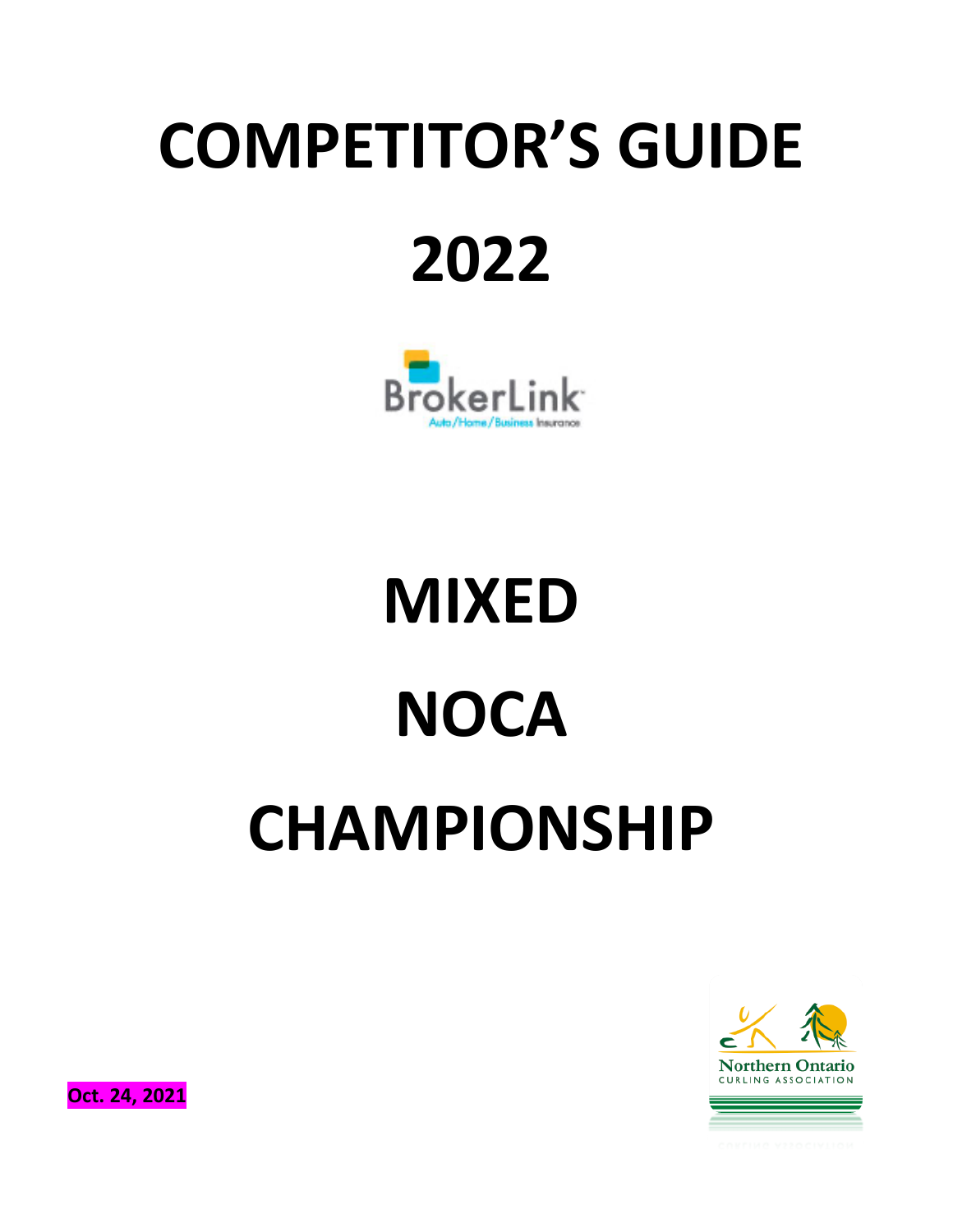| <b>NOCA Championship Committee</b><br>3                                                |
|----------------------------------------------------------------------------------------|
| 2022 BrokerLink Insurance Mixed Provincial                                             |
| <b>Overview</b><br>4                                                                   |
| <b>Competition Format</b><br>5                                                         |
| Stone Selection, Practice, Last Stone Advantage - Round Robin & Triple Knockout<br>5   |
| Stone Selection, Practice, Last Stone Advantage - Round Robin Tiebreakers & Playoffs 6 |
| Tiebreaking Process - Round Robin                                                      |
| Stone Selection, Practice, Last Stone Advantage - Triple Knockout Playoff<br>8         |
| <b>Schedule &amp; Location</b><br>8                                                    |

## **Please review the Rules Supplement for additional rules and information. The Rules Supplement is common to all competitions.**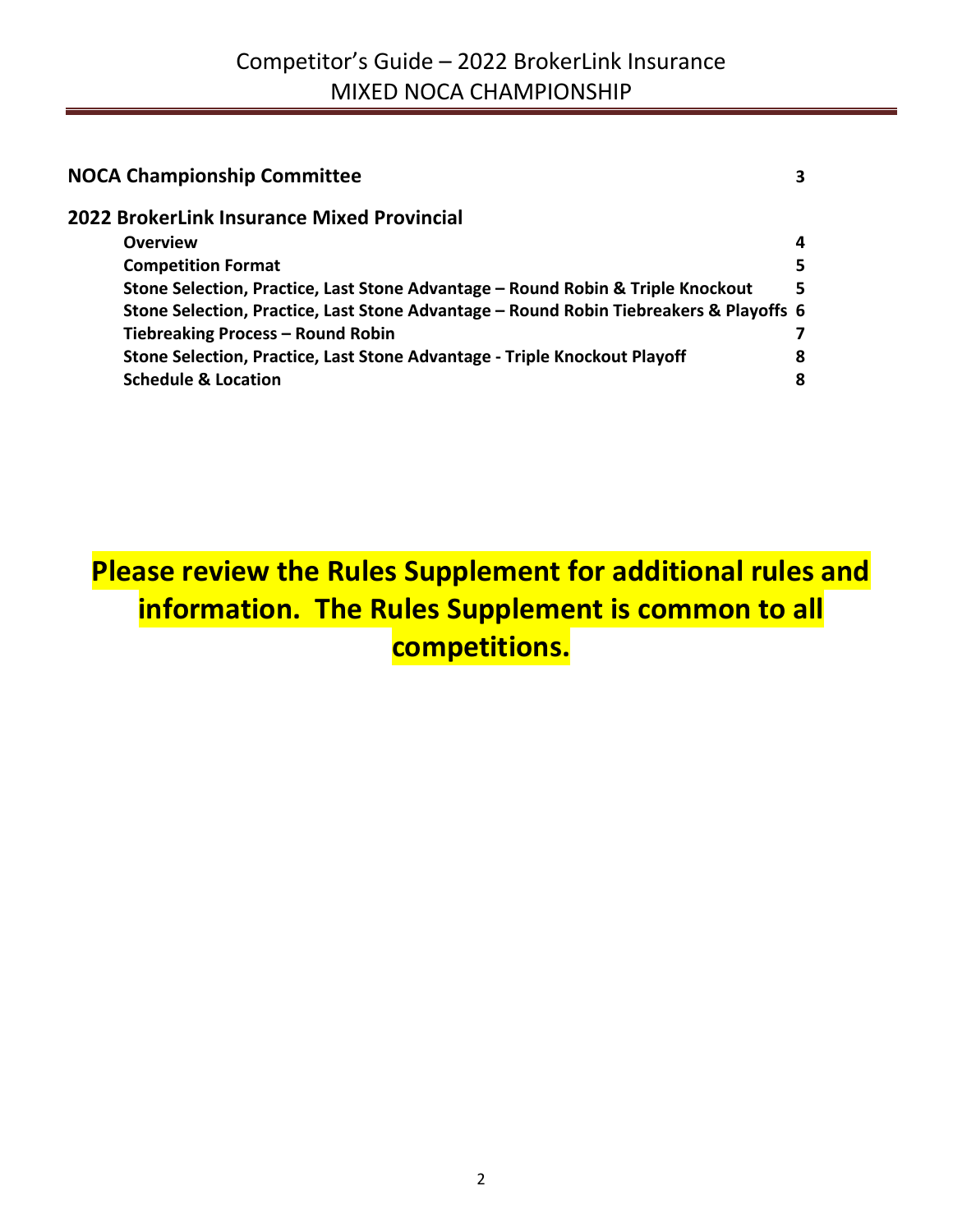#### **CHAMPIONSHIP COMMITTEE**

#### **NOCA President:**

Hayley Smith hayley.smith@curlnoca.ca

#### **Umpires:**

Kim Beaudry (807) 274-2921 (cell) (807) 275-6067 (work cell) (Regions 1-3) kbeaudry@curlnoca.ca

Claude Peloquin (705) 840-2985 (home) (705) 499-6900 (cell) (Regions 4-6) cpeloquin@curlnoca.ca

#### **Competitions Committee:**

Karen Saarimaki (807) 854-8496 (cell) Chair karen.saarimaki@curlnoca.ca Linda Vellinga lvellinga@curlnoca.ca

#### **Officiating Committee:**

#### **Executive Director:**

#### **Competition Director :**

Glen Poirier entering the george group of the george group of the george of the george group of the george group of the george group of the george group of the george group of the george group of the george group of the ge Amanda Gates amanda.gates@curlnoca.ca Bryan Burgess bryan.burgess@curlnoca.ca Tyler Stewart tyler.stewart@curlnoca.ca

Karen Saarimaki (807) 854-8496 (cell) Chair karen.saarimaki@curlnoca.ca Claude Peloquin cpeloquin@curlnoca.ca Kim Beaudry **Kheaudry@curlnoca.ca** 

Bobby Ray (705) 472-8480 ext 231 office (705) 499-0254 cell bobby.ray@curlnoca.ca

Laura Forget (705) 358-3288 (cell) laura.forget@curlnoca.ca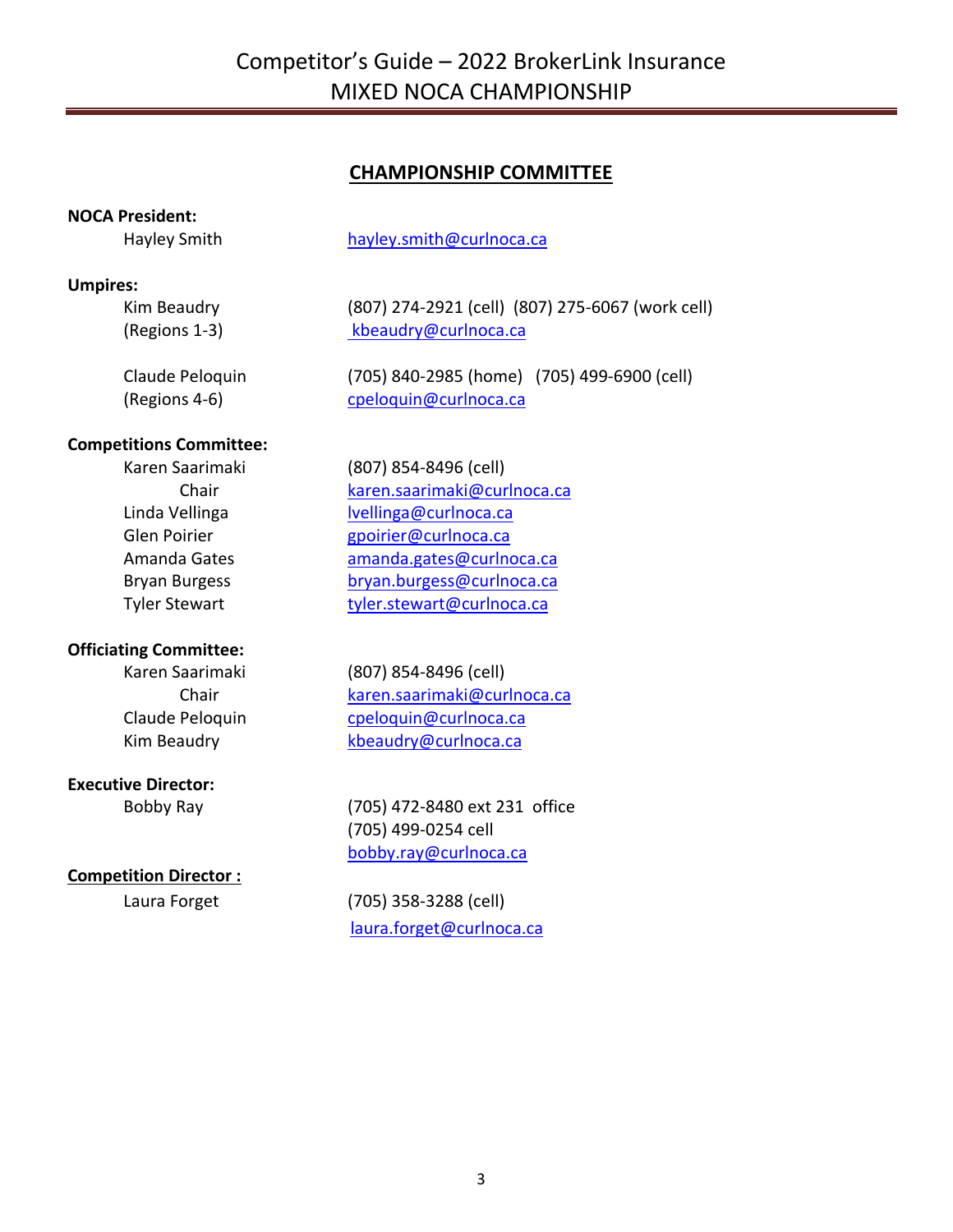#### **BROKERLINK INSURANCE MIXED NOCA PROVINCIAL CHAMPIONSHIP:**

This event is open to all male and female competitors with no age restriction. Any players under the age of 19 must be accompanied by a coach or adult chaperone.

Your team has decided to participate in the BrokerLink Insurance Mixed NOCA Championship being held April 6 – 10, 2022, at the North Bay Granite Club in North Bay.

#### **Canadian Mixed Curling Championship:**

The winning team will advance to the 2022 Canadian Mixed Curling Championship to be held November 6 – 12, 2022, location TBD.

The total entry fee is \$529.40 per team which includes a competitor fee of \$25 for each of four players.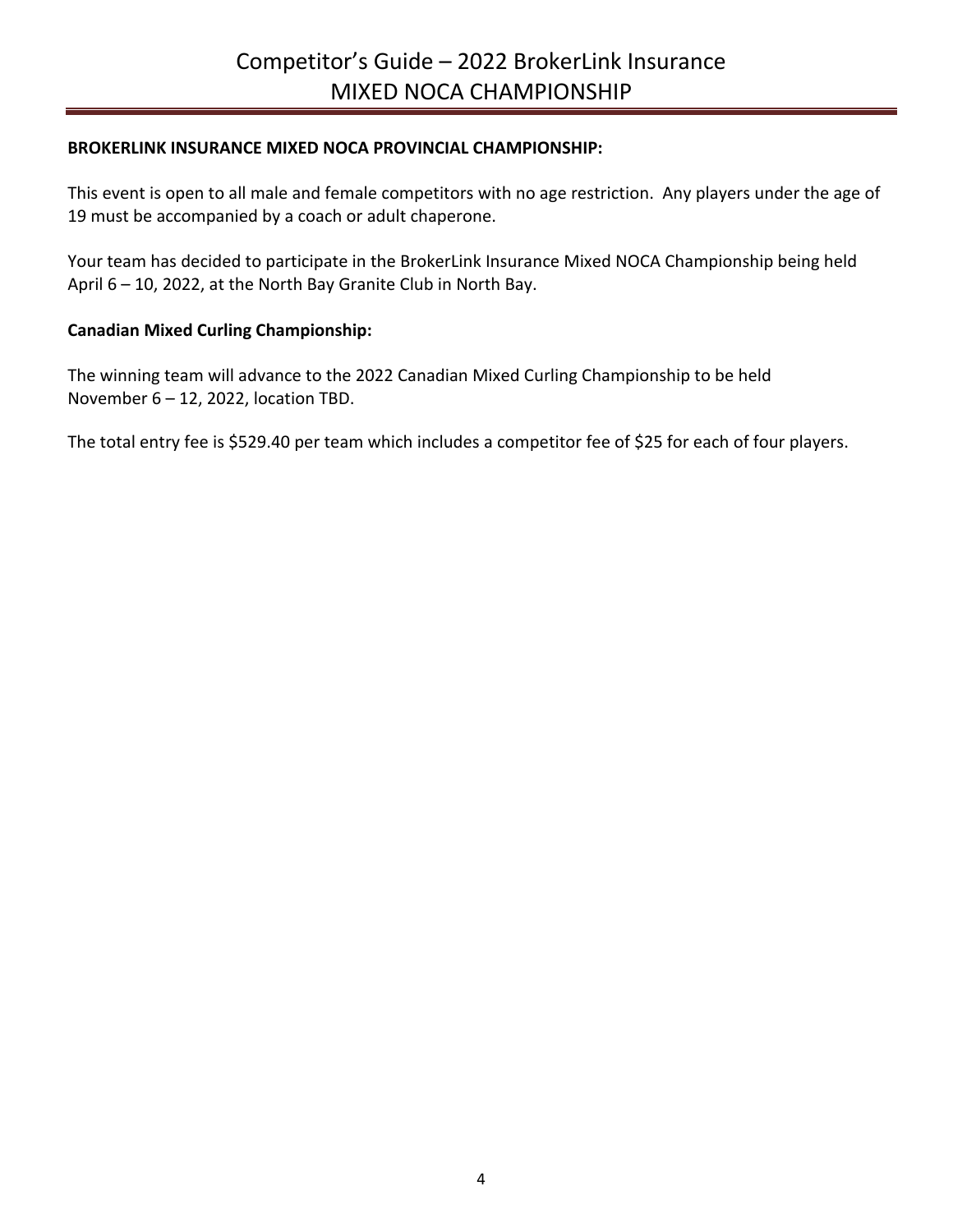#### **COMPETITION FORMAT:**

The 2022 BrokerLink Insurance Mixed NOCA Provincial format will be:

Two teams – Best Three out of Five Three or Four teams – Double Round Robin with a Final Five or Six teams – Single Round Robin with a Final Seven or Eight teams – Single Round Robin, Semi-final and Final Nine or more teams – Triple knockout, 3 qualifiers, Semi-final and Final

In all triple knockout draws, teams will be required to peer rank each team involved in the draw except their own. Final rankings will be prepared by the Executive Director and/or Competitions Chair.

#### **STONE SELECTION, PRACTICE & LAST STONE ADVANTAGE – Round Robin and Triple Knockout**

#### *Round Robin Draws:*

In each draw the team listed first shall have top of the scoreboard color and practice first for nine (9) minutes, beginning thirty (30) minutes prior to the posted draw time. The team listed second, shall have bottom of the scoreboard color and practice immediately following the first team's draw to the button for last stone advantage.

A team is allowed to throw its own stones during practice and not those of the opposition.

#### *Triple Knockout Draws:*

In each draw the teams shall flip a coin, for choice of rock color or first/second practice, a minimum of forty (40) minutes prior to the scheduled draw time.

#### **Last Stone Advantage**:

Last stone advantage in the first end (hammer) will be decided by a draw to the button following each team's nine (9) minute pre-game practice. Two different players from each team will each deliver a stone (full sweeping allowed) and the better total distance of the two draws between the two teams will receive last stone advantage in the first end. Each player has a maximum of one minute to throw the draw shot after the pre-game practice and the Umpire's announcement. Stones not delivered within the time allotted by the umpire will be assigned a distance of 185.40 cm - the stone must reach the nearer tee line before time expires (199.6 cm if a laser measure is used). The sweeping line-up should be as it would be during the actual game; i.e. if the skip is throwing, then the lead and second must sweep etc.

The team practicing first will deliver the clockwise turn. The team practicing second will deliver the counter clockwise turn. Failure to throw the correct turn on any draw will result in a distance of 185.4 cm being assigned (199.60 cm if a laser measure is used). Each team must notify the Umpire prior to the first practice of the names of the players delivering stones. Failure to do so will result in a distance of 370.80 cm being assigned to the team (399.2 cm if a laser measure is used).

Once the first team has thrown its' two stones, the team shall leave the ice and the second team will practice. If the second team registers the same two-stone distance as the team with first practice, the teams will alternate players delivering one (1) stone with the same rotation as in practice until the tie is broken.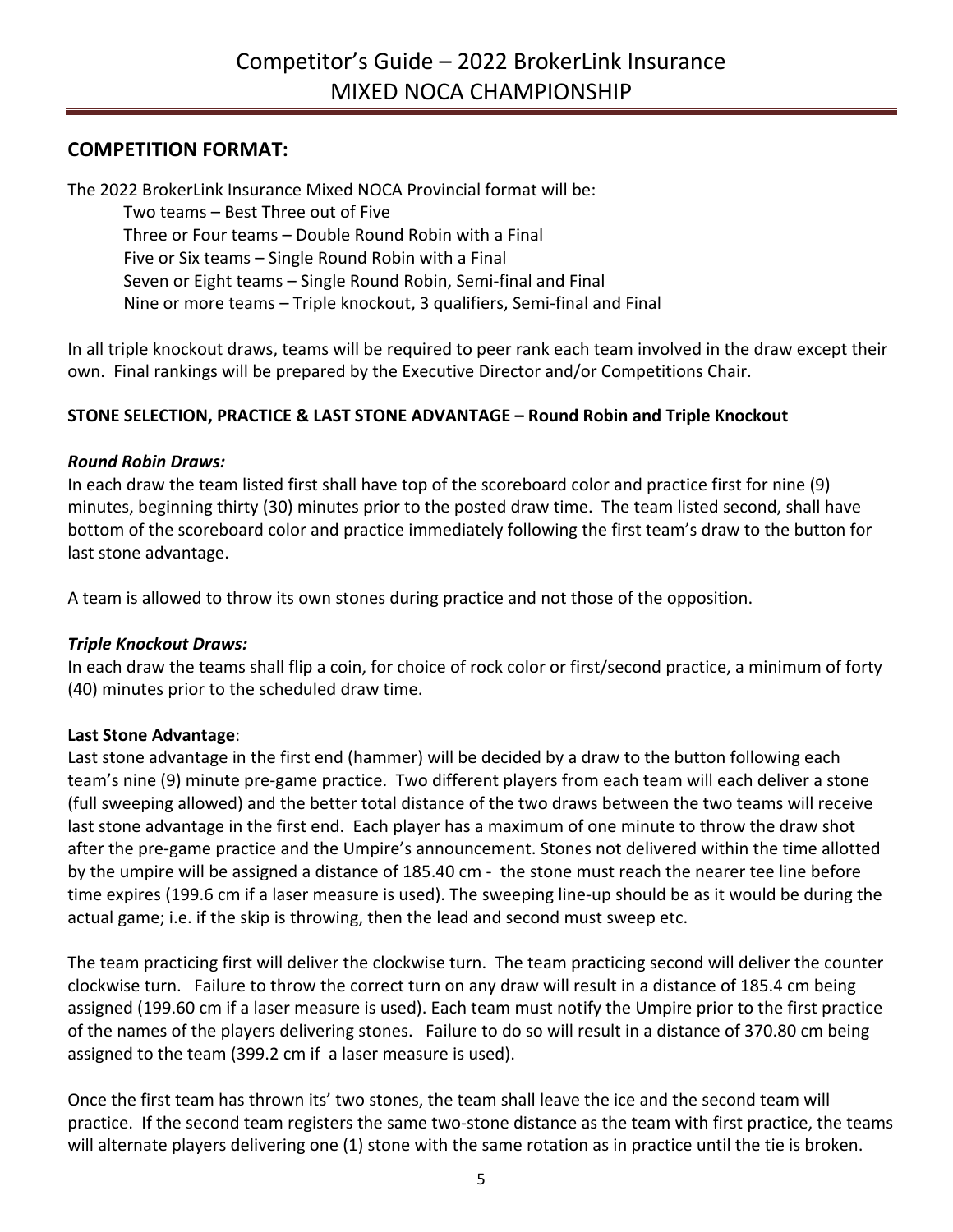Any player on the team can deliver the third and any subsequent stone including the players who delivered the first two stones, until the hammer is decided.

**NOTE:** Total Draw Distance is the cumulative total of all draw distances for last stone advantage (hammer) in each game, for each team (excluding tiebreakers and playoff games). Only the combined distance of the first two draw attempts for last stone advantage will be recorded for the Total Draw Distance required at the end of round robins to break unsolvable ties. The highest two draws will NOT be counted in the Total Draw Distance.

Each lead, second, third and skip on each team will deliver a minimum of two (2) draw shots for last stone advantage during the event (unless there are only two teams then a minimum of one draw shot). The draw to the button shall be played towards the home end. A team utilizing a fifth player must have a minimum of four (4) team members throw the draw for hammer during the event.

Umpires will assume that every team that wins the last stone draw will want the last stone in the first end. If there is any time that a team does not want the last stone if they win the last stone draw, then they must inform the Umpire before the start of their practice.

Opposing teams must remain behind the glass during their opponent's pre-game practice. If that is not feasible, then the opposition must stand as far behind the sheet as possible, so as not to distract or intimidate the other team.

A draw to the button for last stone advantage that is moved by a team member prior to the measure will be assigned the distance to the next defined circle away from the button.

- $\circ$  In or touching the button = 15.24 cm (29.44 cm if a laser measure is used) (subject to change if the bottom diameter is more than one (1) foot )
- o In or touching the four foot =  $60.96$  cm (75.16 cm)
- o In or touching the eight foot = 121.92 cm (136.12 cm)
- o In or touching the twelve foot =  $182.88$  cm (297.08 cm)

If a member of the non-delivering team or an external force moves a stationary stone or causes it to be moved before the Umpire completes the measurement, the stone is replaced to as close to its original position by the delivering team.

#### **STONE SELECTION, PRACTICE & LAST STONE ADVANTAGE – Round Robin Tiebreakers and Playoffs**

THREE or FOUR teams - Following the conclusion of the round robin competition the top two (2) teams will play in a FINAL championship game.

FIVE or SIX teams – Following the conclusion of the single round robin competition the top two (2) teams will play in a FINAL championship game.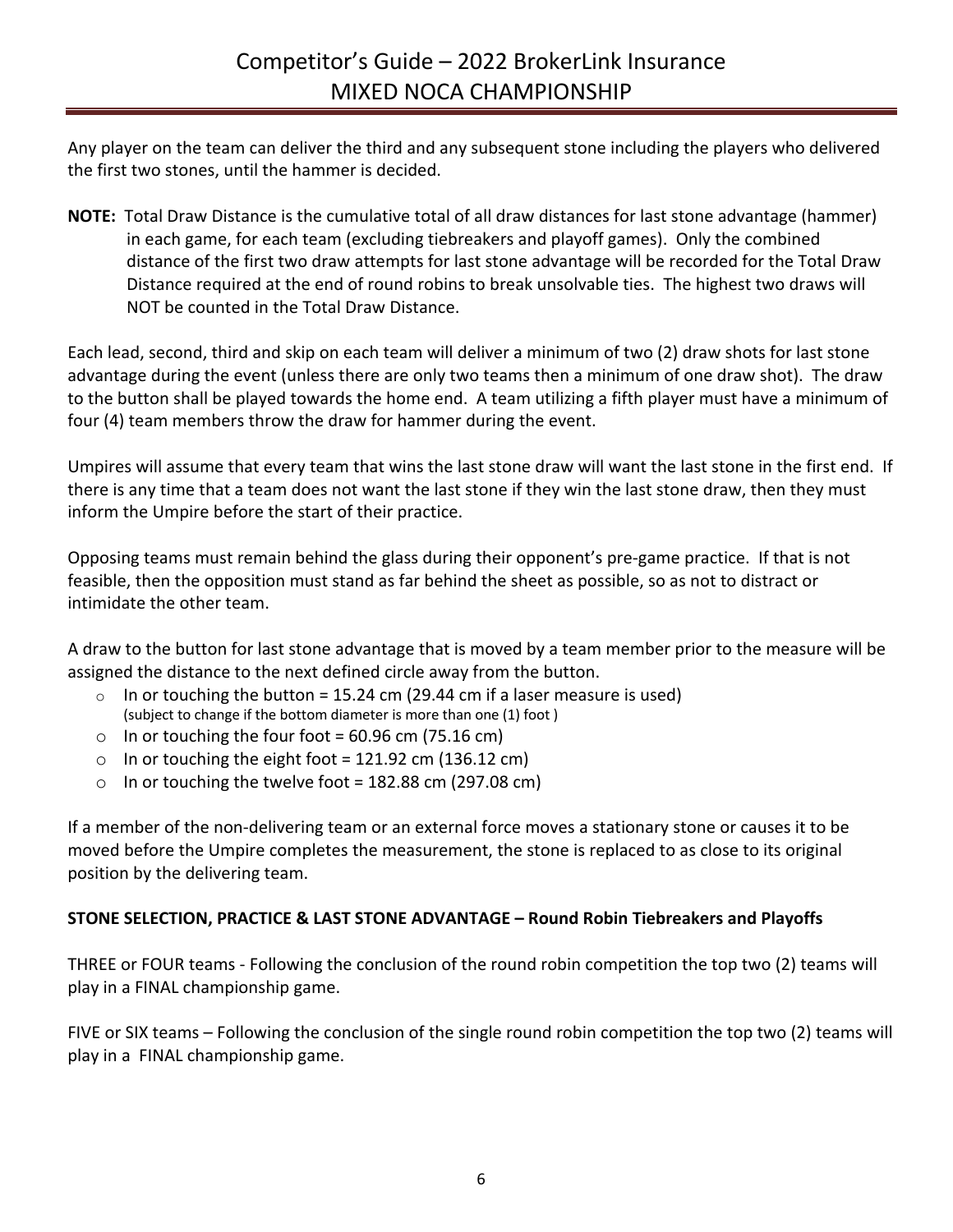SEVEN or EIGHT teams – Following the conclusion of the single round robin competition the top three (3) teams will advance to the playoff round. The teams that finished second and third will participate in a SEMI-FINAL with the winner of the semi-final then playing the first place team in the FINAL championship game. Teams that complete the round robin with identical win/loss records are considered to be tied. Teams tied for a qualifying position shall only be eliminated by playing a tie-breaker game(s).

**The Chief Umpire will make all decisions with regard to the administration of tie-breakers.** Additional information relative to tie-breakers and sheet assignments will be discussed by the Chief Umpire with the teams involved after the last game of the round robin. (see NOCA Tiebreaker Review Document)

Immediately after the two or three playoff positions have been determined and prior to each playoff game, each team involved in the next scheduled playoff game shall be asked by the Chief Umpire to select their choice of stone handle color. Each team shall be allowed a maximum of 15 minutes to make its selection. Failure to comply shall result in a set of stones being assigned. Upon the conclusion of each playoff draw, the same process shall be implemented again. In all playoff games a complete set of rocks from any sheet must be chosen.

In all playoff games, a team finishing ahead of another team (according to win/loss record) will gain last stone advantage **AND** choice of stone colour.

When the round robin win/loss record of the two teams involved in a playoff or tiebreaker game(s) is the same, the team that won the game between the two during the round robin shall have choice of either last stone **OR** stone colour **UNLESS** their ranking has been determined by the Total Draw Distance, then those results shall provide **choice of color AND second practice**, and the teams will draw to the button to determine last stone advantage.

When last stone has not been determined by a draw to the button, the team delivering the last stone in the first end will practice first.

When a semi-final and final are scheduled, the first place team's access to practice ice will be at the discretion of the Chief Umpire. All practice sessions will be supervised and the length of the practice will be at the discretion of the Chief Umpire.

#### *Tiebreaking Process – Round Robin*

When teams are tied for a qualifying position, the win/loss record of those teams against each other shall be used to determine their ranking and therefore how the teams are positioned in any tie-breaker game(s).

If a complete ranking of the tied teams cannot be established by a single comparison of the win/loss record of all tied teams, and ties still remain, a second comparison for ranking shall be made utilizing the win/loss records of only the remaining tied teams.

When ranking of tied teams eligible for tiebreaker(s) cannot be established by successive comparisons of win/loss records, i.e. unsolvable ties, only those teams that remain tied after such comparisons shall be ranked by implementing the ranking based on the Total Draw Distance of pre-game draw shots to the button